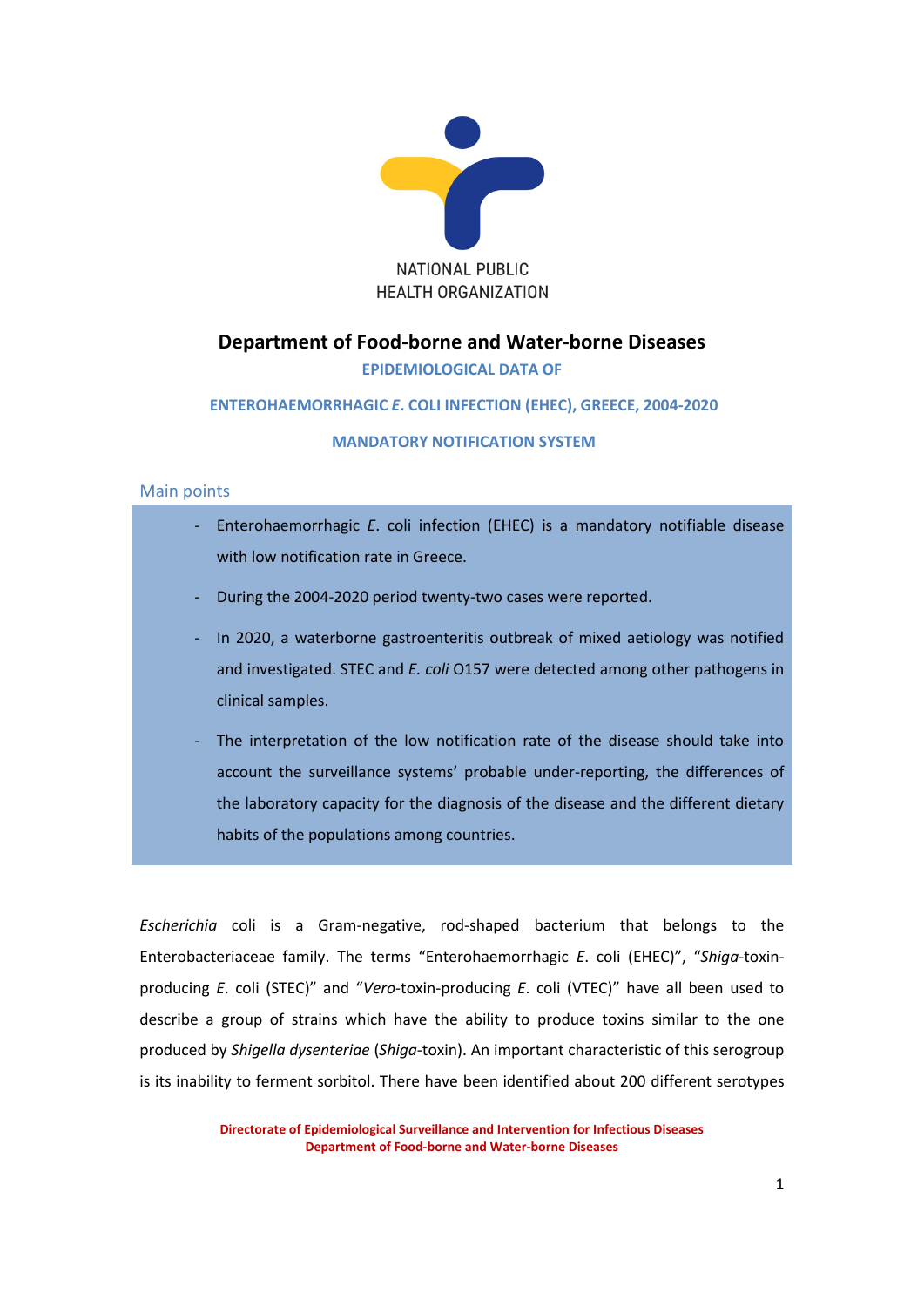of EHEC, out of which more than 100 have been implicated with the occurrence of disease in humans. Apart from the Ο157:Η7 serovar, which is considered the most clinically important, other serovars, such as Ο26, Ο103, Ο91, Ο145, Ο146 and O128 can produce toxins and cause similar clinical conditions [1,2].

Similarly, the serotype that has been implicated for the majority of outbreaks worldwide is the O157:H7 [3], however, there have been outbreaks caused by different serotypes, like the O104:H4 serotype that was the causative agent of a large outbreak in Germany and the other European countries in May 2011 [4-7]. The EHEC infection can cause severe bloody diarrhoea and abdominal cramps. Sometimes, diarrhoea can be non-haemorrhagic or the infection can be subclinical. In some cases, especially in children below five years old and in the elderly, becoming infected can lead to Haemolytic Uraemic Syndrome (HUS), a complication characterized by red cells destruction and probable renal failure [1]. The disease was introduced in the mandatory notification system in Greece in 2004. In 2008, the European EHEC's case definition changed and the laboratory criteria were updated by the European Commission [8].

#### **Time trend**

The mean annual notification rate of EHEC infection for the period 2004-2020 was 0.1 cases per 1,000,000 population. In total 22 cases were reported, 11 of which females. The median age of the cases was 3.8 years (minimum: 0 - maximum: 79.3). The distribution of the reported cases per year for the period 2004-2020 is presented in **Table 1**. The number of EHEC infection reported cases increased in 2019; five cases were notified, four of which during April-July, in Magnisia and Imathia Regional Units. The investigation did not identify an epidemiological link among the cases.

In 2020, a waterborne gastroenteritis outbreak of mixed aetiology was notified and investigated in Argolida Regional Unit. STEC and *E. coli* O157 were detected among other pathogens in clinical samples. In the case-control study conducted, consumption of tap water (OR = 10.9, 95% CI = 3.1-38.0, p <0.001) and ice cubes (OR = 39.3, 95% CI = 10.3-150.9, p <0.001) were independently associated with the onset of gastroenteritis.

> **Directorate of Epidemiological Surveillance and Intervention for Infectious Diseases Department of Food-borne and Water-borne Diseases**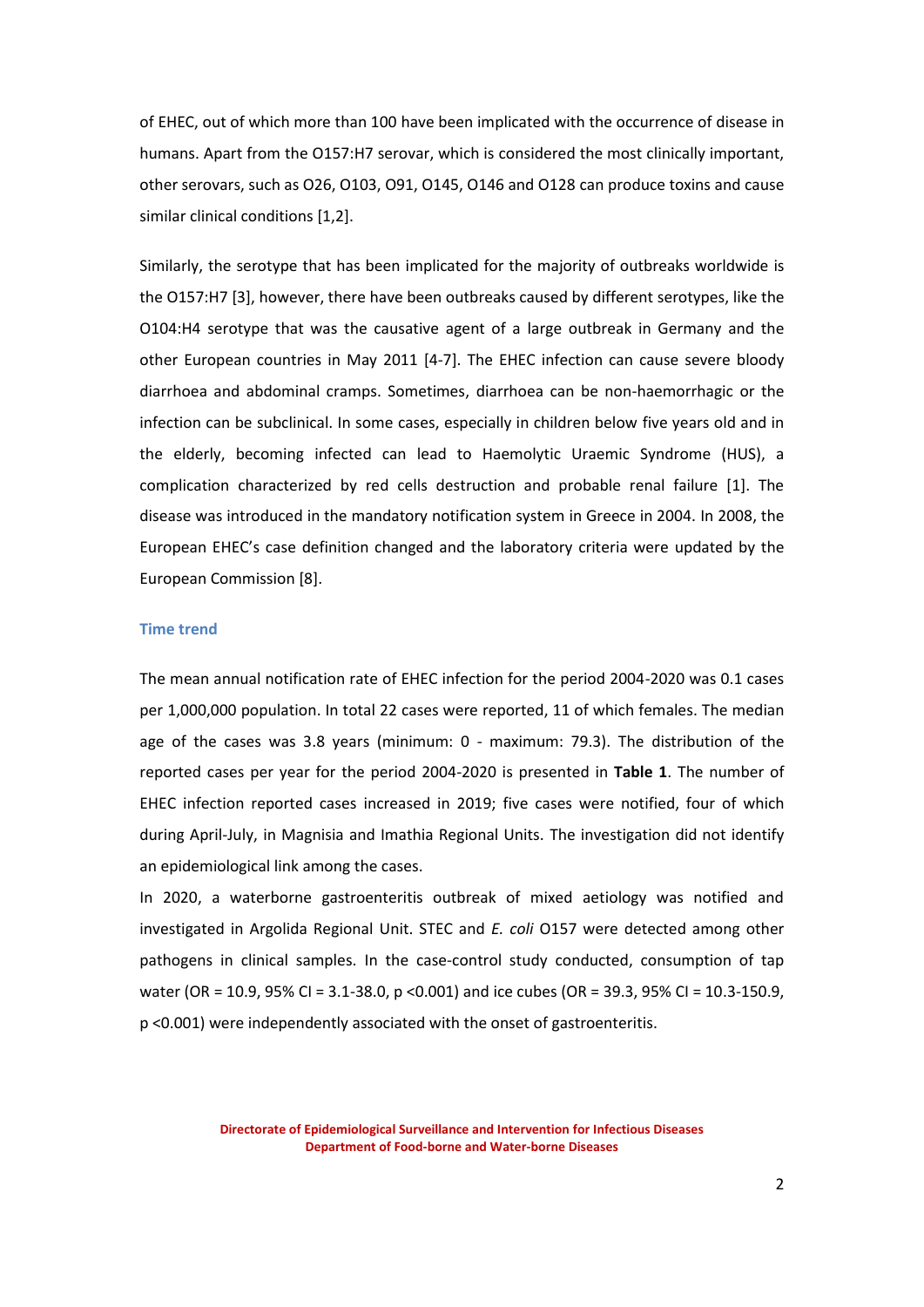#### **Conclusion**

According to the latest data published by the European Centre for Disease Prevention and Control (ECDC) the mean annual notification rate in EU and EEA/EFTA (European Economic Area European Free Trade Association) countries, in 2019, was 22.4 cases per 1,000,000 population [9]. When interpreting the difference from the notification rate in Greece (0.3 cases per 1,000,000 population in 2020), it should be taken into account that the surveillance systems' probable under-reporting, the laboratory capacity for the diagnosis of the disease and the dietary habits of the populations may vary among countries.

#### **References**

[1] Heymann D, MD. Control of Communicable Diseases Manual, 20th Edition, 2015, American Public Health Association.

[2] EFSA and ECDC (European Food Safety Authority and European Centre for Disease Prevention and Control), 2021. The European Union One Health 2019 Zoonoses Report. EFSA Journal 2021;19(2):6406, 286 pp. https://doi.org/10.2903/j.efsa.2021.6406

[3] Luna S, Krishnasamy V, Saw L, et al. Outbreak of *E. coli* O157:H7 Infections Associated with Exposure to Animal Manure in a Rural Community - Arizona and Utah, June-July 2017. MMWR Morb Mortal Wkly Rep 2018;67:659–662. Available from: [http://dx.doi.org/10.15585/mmwr.mm6723a2.](http://dx.doi.org/10.15585/mmwr.mm6723a2)

[4] Mylius M, Dreesman J, Pulz M, Pallasch G, Beyrer K, Claußen K, Allerberger F, Fruth A, Lang C, Prager R, Flieger A, Schlager S, Kalhöfer D, Mertens E. Shiga toxin-producing Escherichia coli O103:H2 outbreak in Germany after school trip to Austria due to raw cow milk, 2017 - The important role of international collaboration for outbreak investigations. Int J Med Microbiol. 2018 308(5):539-544. Available from: <https://doi.org/10.1016/j.ijmm.2018.05.005>

[5] Kampmeier S, Berger M, Mellmann A, Karch H, Berger P. [The 2011](https://www.ncbi.nlm.nih.gov/pubmed/30062592)  German [Enterohemorrhagic Escherichia Coli](https://www.ncbi.nlm.nih.gov/pubmed/30062592) O104:H4 Outbreak-The Danger Is Still Out [There.](https://www.ncbi.nlm.nih.gov/pubmed/30062592) Curr Top Microbiol Immunol. 2018;416:117-148. Available from: [https://doi.org/10.1007/82\\_2018\\_107](https://doi.org/10.1007/82_2018_107) .

[6] Wadl M, Rieck T, Nachtnebel M, on behalf of the HUS surveillance and laboratory team. Enhanced surveillance during a large outbreak of bloody diarrhoea and haemolytic uraemic syndrome caused by Shiga toxin/verotoxin-producing *Escherichia* coli in Germany, May to

**Directorate of Epidemiological Surveillance and Intervention for Infectious Diseases Department of Food-borne and Water-borne Diseases**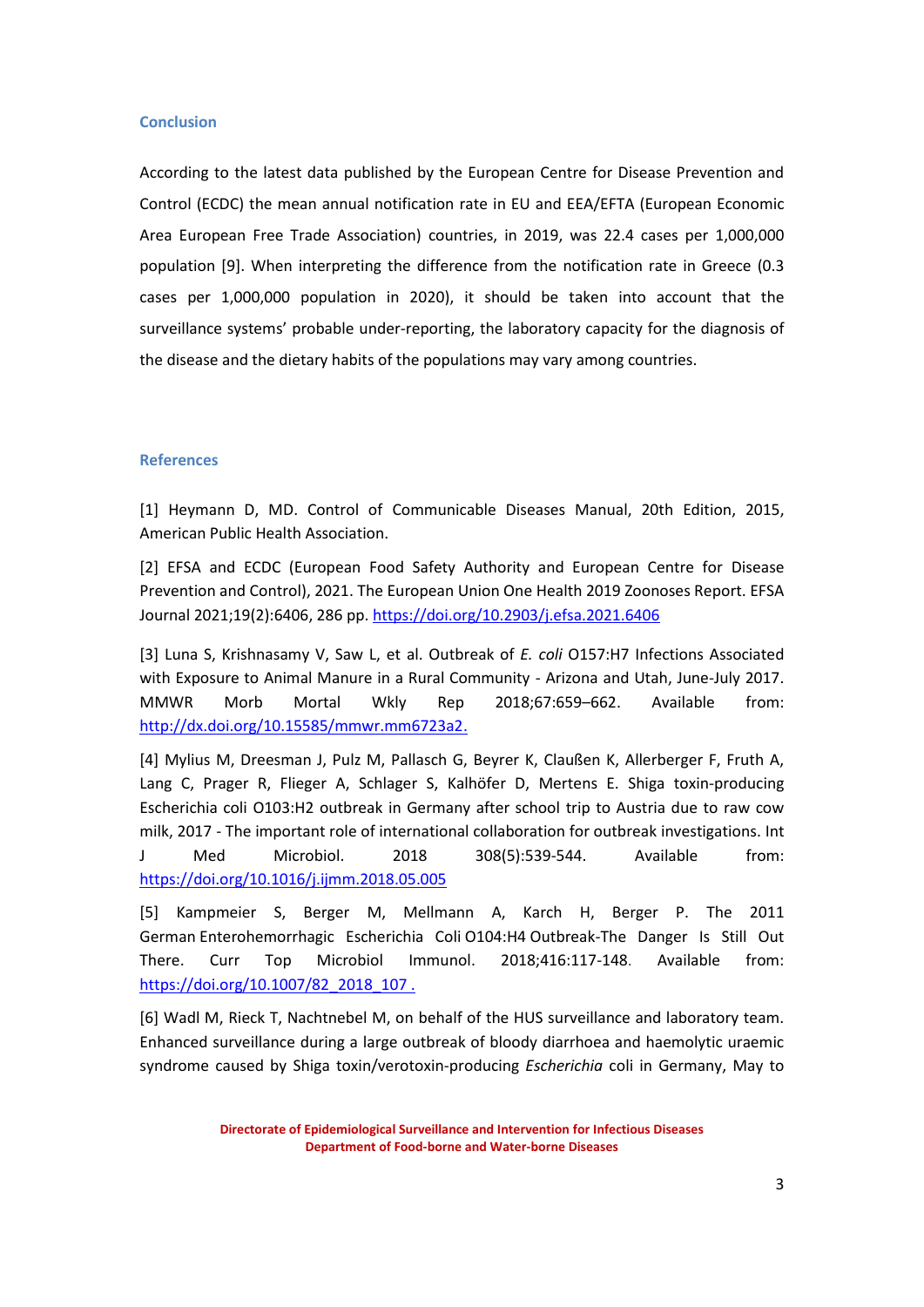June 2011. Euro Surveill 2011, 16(24):pii=19893. Available from: <http://www.eurosurveillance.org/ViewArticle.aspx?ArticleId=19893>

[7] Köckerling E, Karrasch L, Schweitzer A, Razum O, Krause G. Public Health Research Resulting from One of the World's Largest Outbreaks Caused by Entero-Hemorrhagic Escherichia coli in Germany 2011: A Review. Front Public Health. 2017 11;5:332. Available from:<https://doi.org/10.3389/fpubh.2017.00332>

[8] European Centre for Disease Prevention and Control: Case definitions for EU surveillance. Available from:

[http://www.ecdc.europa.eu/en/activities/surveillance/strategies\\_principles/Pages/case\\_def](http://www.ecdc.europa.eu/en/activities/surveillance/strategies_principles/Pages/case_definitions.aspx) [initions.aspx](http://www.ecdc.europa.eu/en/activities/surveillance/strategies_principles/Pages/case_definitions.aspx)

[9] European Centre for Disease Prevention and Control. Surveillance Atlas of Infectious Diseases. Verotoxigenic Escherichia coli infection. Data by Country and Year. Current time period: 2019 Available from: https://atlas.ecdc.europa.eu/public/index.aspx

**Table 1.** Annual distribution of notified cases of Enterohaemorrhagic *E*. coli (EHEC) infection in Greece, Mandatory Notification System, 2004-2020.

| Year*        | Number of reported cases |
|--------------|--------------------------|
| 2004         | 2                        |
| 2005         | 0                        |
| 2006         | $\mathbf{1}$             |
| 2007         | 1                        |
| 2008         | 0                        |
| 2009         | 0                        |
| 2010         | $\mathbf{1}$             |
| 2011         | $\overline{1}$           |
| 2012         | 0                        |
| 2013         | $\overline{2}$           |
| 2014         | $\overline{1}$           |
| 2015         | $\overline{1}$           |
| 2016         | $\overline{2}$           |
| 2017         | 3                        |
| 2018         | 1                        |
| 2019         | 5                        |
| 2020         | 3                        |
| <b>Total</b> | 24                       |

\*A new case definition has been used since 2009

**Directorate of Epidemiological Surveillance and Intervention for Infectious Diseases Department of Food-borne and Water-borne Diseases**